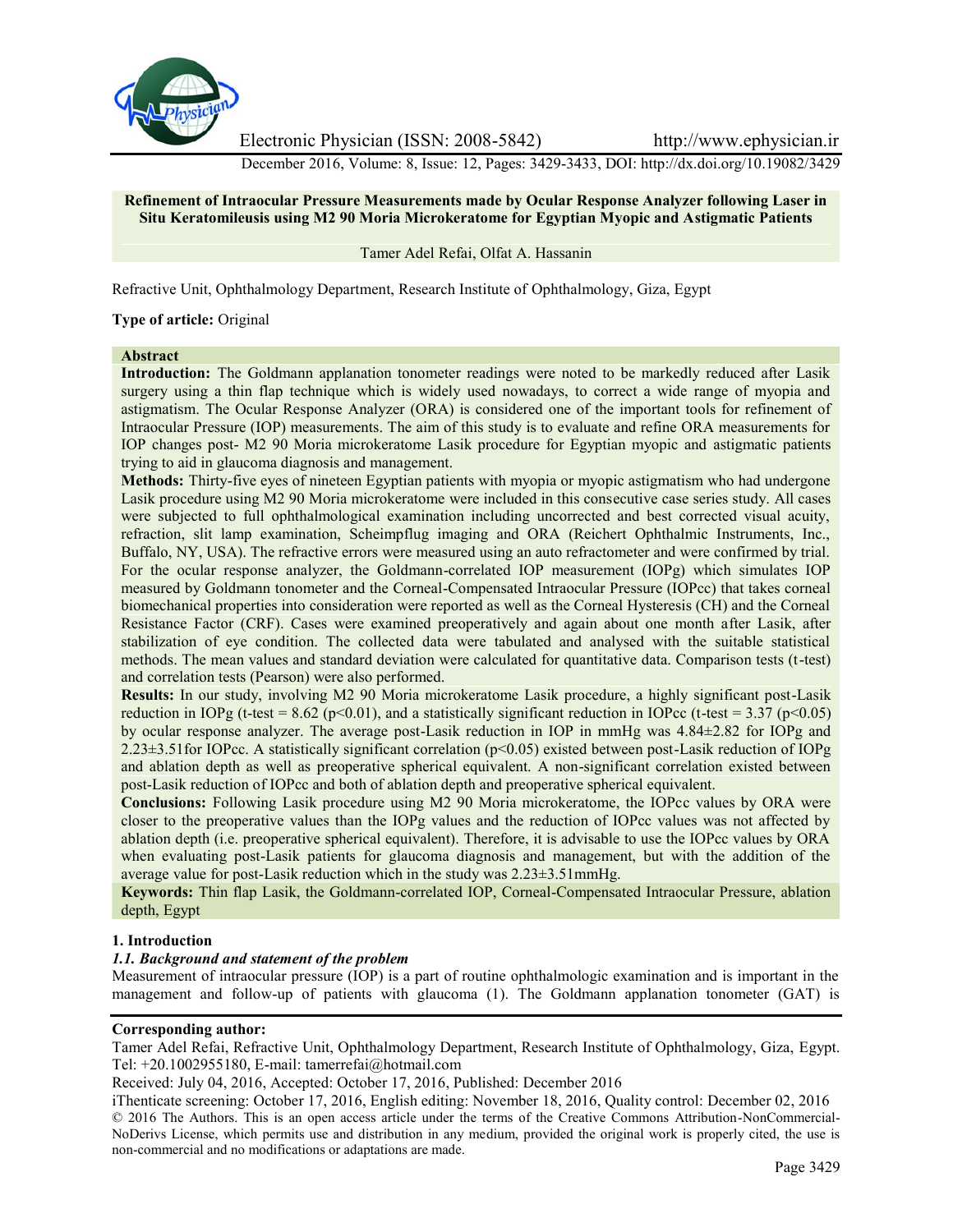considered as the gold standard for clinical IOP measurement (2). However, its accuracy is affected by the interindividual variation in corneal geometric properties, such as thickness (3, 4) and curvature (3, 5) as well as rigidity (6, 7). LASIK had become the technique of choice for treatment of wide range of myopia, offering quicker visual recovery and relatively pain-free experience (8). However, reduction of Goldmann Applanation tonometer readings was noted after Lasik procedure, probably related to reduction in corneal thickness (9) and biomechanics (10). The ocular response analyzer is considered one of the important tools for refinement of intraocular pressure measurements (11, 12), where it calculates Goldmann-correlated and corneal-compensated IOP estimates (IOPg and IOPcc respectively). IOPg is considered analogous to standard non-contact tonometry IOP measurements, while IOPcc is an IOP estimate that uses a mathematical correction to minimise its corneal dependence (13).

## *1.2. Objectives*

The aim of this work was to evaluate the changes in the IOP measurements by ocular response analyzer following Lasik procedure, using the widely used thin flap M2 90 Moria microkeratome for a wide range of myopic and astigmatic ablation depths, aiming to provide a finer refinement of IOP measurement post-Lasik procedure trying to aid in glaucoma diagnosis and management.

### **2. Material and Methods**

Thirty-five eyes of nineteen Egyptian patients with myopia or myopic astigmatism who had undergone Lasik procedure using M2 90 Moria microkeratome between 2014 and 2015 were included in this consecutive case series study. All cases were subjected to full ophthalmological examination including uncorrected and best corrected visual acuity, refraction, slit lamp examination, Scheimpflug imaging (i.e. Pentacam, ALLEGRO Oculyzer Version 1074; Allegro, Germany) and ORA (Reichert Ophthalmic Instruments, Inc., Buffalo, NY, USA). The refractive errors were measured using an auto refractometer and confirmed by trial. The central corneal thickness (CCT) as well as the flattest and steepest keratometry readings within the central 3mm ring, were obtained from the Pentacam. For the ocular response analyzer, the Goldmann-correlated IOP measurement IOPg which simulates IOP measured by Goldmann tonometer and the IOPcc that takes corneal biomechanical properties into consideration were reported, as well as the CH which is a measure of viscous damping in the cornea and the CRF, which is a measure of the total viscoelastic response of the cornea. The following were set as the exclusion criteria: 1) Thin cornea (less than 500 microns by Pentacam), 2) Keratoconus and other ectatic disorders, 3) Signs of previous viral keratitis or iridocyclitis, 4) Glaucoma, 5) Autoimmune and systemic collagen disease e.g. rheumatoid arthritis, SLE, 6) pregnancy. The Lasik procedure consisted of tropical anesthesia before the operation, sterilizing the eyelids, speculum application, corneal marking, applying the Moria M2 microkratome over the cornea to create a superior hinged corneal flap, ablation by the Allegretto Wave Light Eye-Q 1010 (400 Hertz) and irrigation of the stromal bed using balanced salt solution (BSS). Finally, the flap was repositioned painted by a jet of air and its alignment was checked by preoperative corneal marks alignment. After operation, patients received antibiotics, corticosteroid eye drops and preservative-free artificial tears eye drops. The collected data were tabulated and analysed with the suitable statistical methods. The mean values and standard deviation were calculated for quantitative data. Comparison tests (t test) and correlation tests (Pearson) were also performed.

### **3. Results**

# *3.1. General findings*

Thirty-five (35) eyes of nineteen (19) patients were included in the study. There were 14 eyes of male patients and 21 eyes of female patients. The age ranged from 19-42years (mean 30.14±7.09). The flattest keratometric readings (K1) ranged from 39-45 Diopters (mean 43±1.57), the steepest keratometric readings (K2) ranged from 41.1-47.2 Diopters (mean 44.29±1.54), and the average keratometric readings (Km) ranged from 40.1-45.85 Diopters (mean 43.65 $\pm$ 1.49). The Central corneal thickness (CCT) ranged from 507-587 ( $\mu$ ) (mean 547.43 $\pm$ 24.14). The sphere ranged from 0.25 to -9 Diopters (mean  $-3.83\pm 2.25$ ), the cylinder ranged from  $-0.25$  to  $-3.5$  Diopters (mean -1.41±0.88) and the spherical equivalent ranged from -0.88 to -10 Diopters (mean -4.49±2.20). The best-corrected visual acuity in Snellen lines ranged from  $0.2-1$  (mean  $0.76\pm0.25$ ). The ablation depth ranged from  $25-154$  ( $\mu$ ) (mean 72.36±31.27). The CH ranged from 7-12.1 (mean 9.89±1.27) and the CRF ranged from 7-12.7(mean 10.21±1.31) (Table 1). The IOPg by ORA decreased from a mean value of  $17.1\pm 2.75$  preoperatively to  $12.26\pm 2.81$  postoperatively (after thin flap-Lasik), with t-test showing a value of 8.62 ( $p<0.01$ ) denoting a highly significant reduction among patients under study (Table 2). The IOPcc by ORA decreased from a mean value of 18.03±2.88 preoperatively to  $15.80\pm2.88$  post-operatively (after thin flap-Lasik) with t-test showing a value of 3.37 (p<0.05) denoting a statistically significant reduction among patients under study (Table 2). The CH by ORA decreased from a mean value of 9.89±1.27 preoperatively to 7.9±1.39 post-operatively (after thin flap-Lasik) with t-test showing a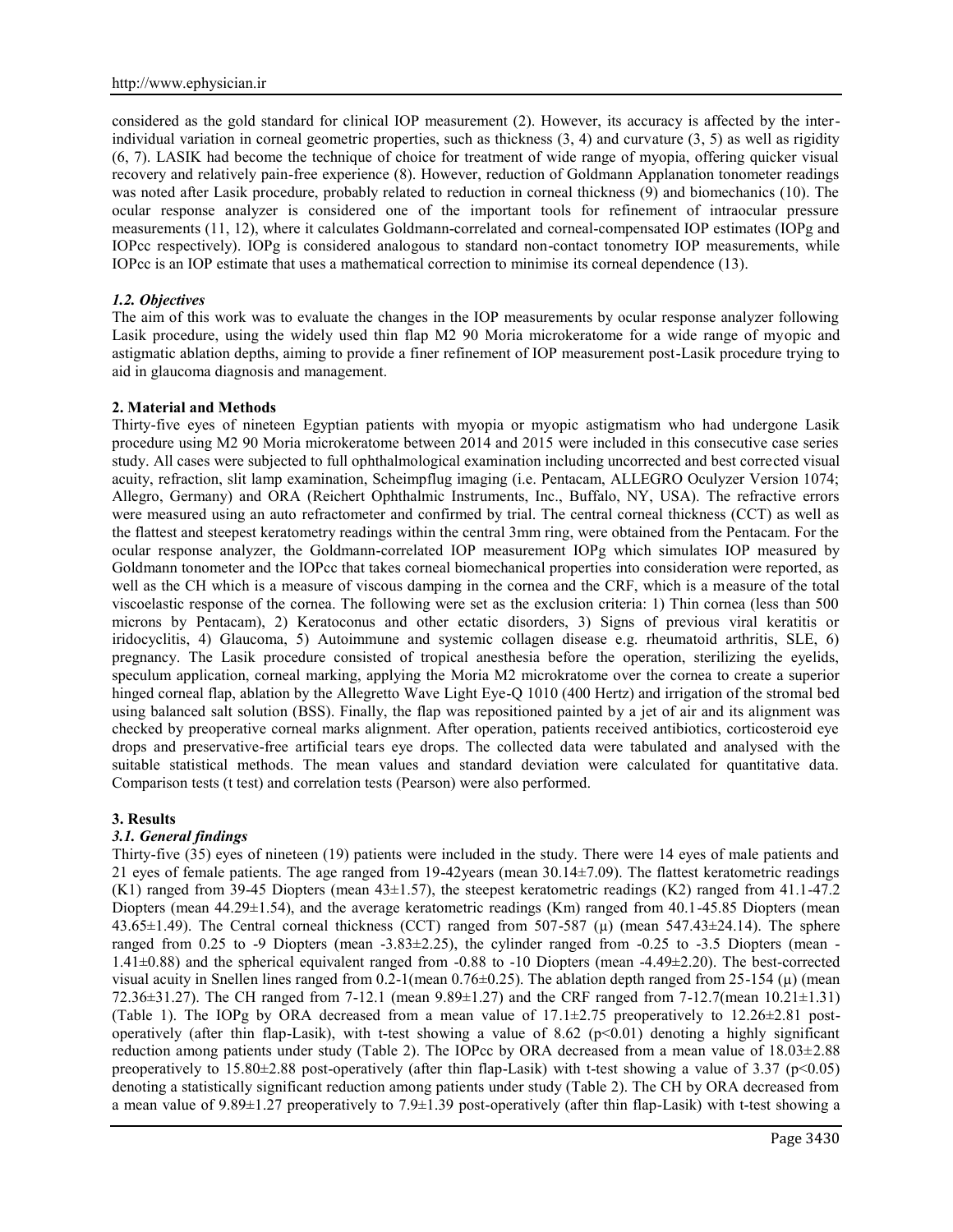value of 7.16 ( $p<0.05$ ) denoting a statistically significant reduction among patients under study (Table 2). The CRF by ORA decreased from a mean value of  $10.21 \pm 1.31$  preoperatively to 7.58 $\pm 1.32$  post-operatively (after thin flap-Lasik), with t-test showing a value of 8.62 (p<0.01) denoting a highly significant reduction among patients under study (Table 2). The average reduction in IOPg by ORA ranged from 0.2-12.4mmhg (mean value 4.84±2.82). The average reduction in IOPcc by ORA ranged from -2.9-3.51mmhg (mean value 2.23±3.51).

| Table 1. Demographic data |  |
|---------------------------|--|
|---------------------------|--|

| Item                                  | $Mean \pm SD$    | Range             |
|---------------------------------------|------------------|-------------------|
| Age (Years)                           | $30.14 \pm 7.09$ | 19-42             |
| K1(D)                                 | $43 \pm 1.57$    | 39-45             |
| K2(D)                                 | $44.29 \pm 1.54$ | 41.1-47.2         |
| Km(D)                                 | $43.65 \pm 1.49$ | 40.1-45.85        |
| Central corneal thickness $(\mu)$     | 547.43±24.14     | 507-587           |
| Sphere $(D)$                          | $-3.83 \pm 2.25$ | $0.25$ to $-9$    |
| Cylinder(D)                           | $-1.41 \pm 0.88$ | $-0.25$ to $-3.5$ |
| Preoperative spherical equivalent (D) | $-4.49 \pm 2.20$ | $-0.88$ to $-10$  |
| Ablation depth $(\mu)$                | 72.36±31.27      | 25-154            |
| Corneal hysteresis (CH)               | $9.89 \pm 1.27$  | $7 - 12.1$        |
| Corneal Resistance Factor (CRF)       | $10.21 \pm 1.31$ | $7 - 12.7$        |
| <b>BCVA</b> in Snellen lines          | $0.76 \pm 0.25$  | $0.2 - 1$         |

| Table 2. Showing the mean value and standard deviation for Ocular Response Analyzer parameters both pre and |  |  |  |  |
|-------------------------------------------------------------------------------------------------------------|--|--|--|--|
| post-thin flap Lasik and their comparison by t-test and significance among patients under study             |  |  |  |  |

| Variable                        | Preoperative       | Postoperative    | t-test | p-value |
|---------------------------------|--------------------|------------------|--------|---------|
|                                 | (Mean $\pm SD$ )   | (Mean $\pm SD$ ) |        |         |
| $IOPg$ (mmHg)                   | $17.1 \pm 2.75$    | $12.26 \pm 2.81$ | 8.62   | < 0.01  |
| IOPcc $(mmHg)$                  | $18.03 \pm 2.88$   | $15.80 \pm 2.88$ | 3.37   | < 0.05  |
| Corneal hysteresis (CH)         | $9.89 \pm 1.27$    | $7.9 \pm 1.39$   | 7.16   | < 0.05  |
| Corneal Resistance Factor (CRF) | $10.21 \pm 1.31$ D | $7.58 \pm 1.32D$ | 10.35  | < 0.01  |

# *3.2. Post-Lasik reduction of Goldmann-correlated IOP (IOPg)*

A statistically significant correlation ( $r=0.16$ ,  $p<0.05$ ) existed between post-Lasik reduction of IOPg and ablation depth among patients under study. A statistically significant correlation (r=0.17, p<0.05) existed between post-Lasik reduction of IOPg and preoperative spherical equivalent among patients under study. A non-significant correlation (r=-0.09, p>0.05) existed between post-Lasik reduction of IOPg and CH among patients under study. A non significant correlation ( $r=0.07$ ,  $p>0.05$ ) existed between post-Lasik reduction of IOPg and CRF among patients under study (Table 3).

**Table 3.** Correlation (Pearson test) between post-thin flap Lasik reduction in Goldmann-correlated IOP (IOPg) and Corneal-Compensated Intraocular Pressure (IOPcc) by Ocular Response Analyzer and various parameters among patients under study

| Correlation between items    |         | p-value |
|------------------------------|---------|---------|
| IOPgREd VS ABL Depth         | 0.16    | < 0.05  |
| IOPgREd VS Sph.Eq            | 0.17    | < 0.05  |
| <b>IOPgREd VS CHred</b>      | $-0.09$ | >0.05   |
| <b>IOPgREd VS CRFred</b>     | $-0.07$ | >0.05   |
| <b>IOPccREd VS ABL Depth</b> | $-0.20$ | >0.05   |
| IOPccREd VS Sph.Eq           | $-0.19$ | >0.05   |
| <b>IOPccREd VS CHred</b>     | $-0.51$ | >0.05   |
| <b>IOPccREd VS CRFred</b>    | $-0.54$ | >0.05   |

# *3.3. Post-Lasik reduction of Corneal-Compensated Intraocular Pressure (IOPcc)*

A non-significant correlation ( $r=-0.20$ ,  $p>0.05$ ) existed between post-Lasik reduction of IOPcc and ablation depth among patients under study. A non-significant correlation ( $r=-0.19$ ,  $p>0.05$ ) existed between post-Lasik reduction of IOPcc and preoperative spherical equivalent among patients under study. A non-significant correlation (r=-0.51,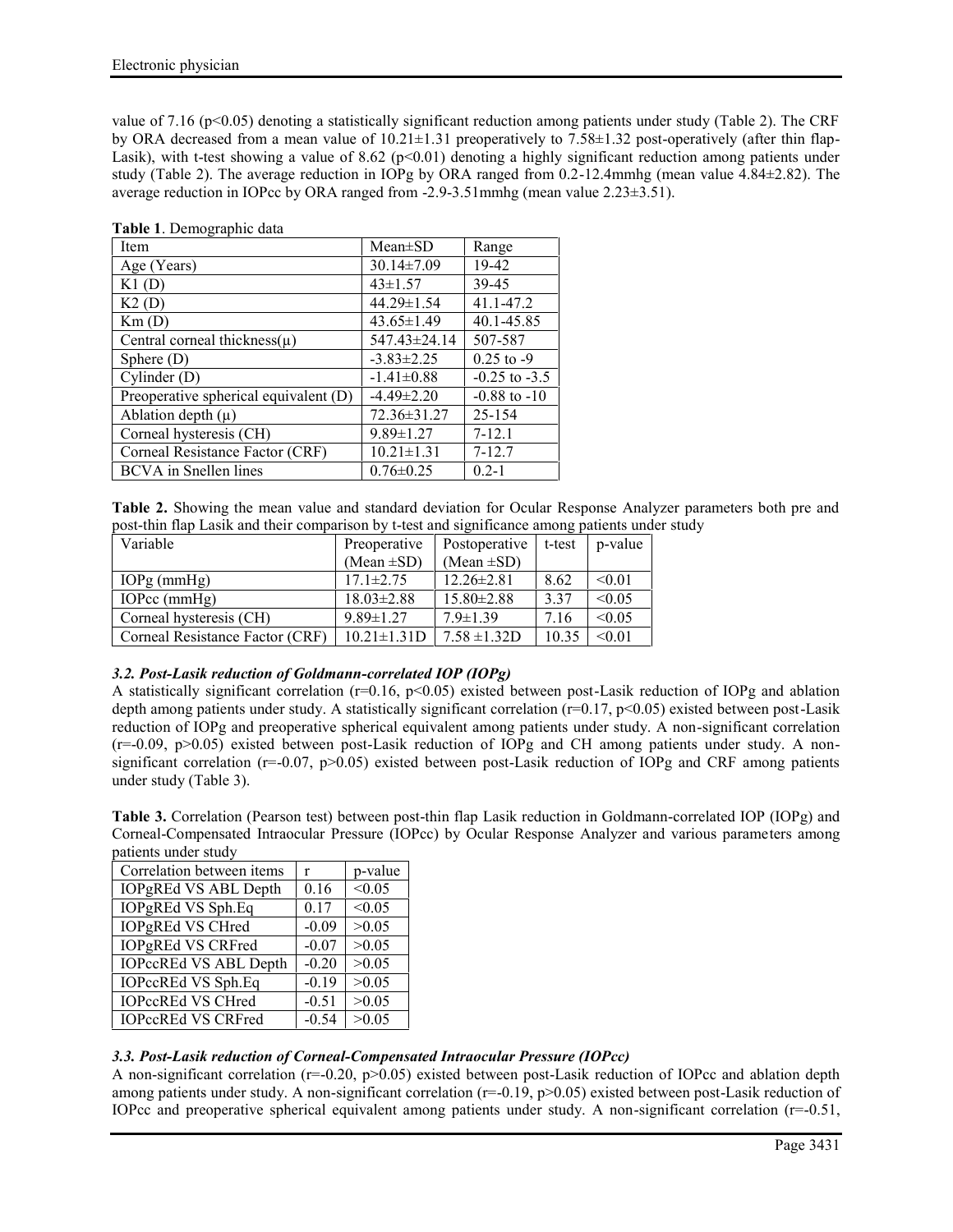p>0.05) existed between post-Lasik reduction of IOPcc and CH among patients under study. A non-significant correlation (r=-0.54, p>0.05) existed between post-Lasik reduction of IOPcc and CRF among patients under study (Table 3).

## **4. Discussion**

Following Lasik surgery, the Goldmann applanation tonometry readings were proven to be underestimated, probably due to reduction of central corneal thickness and rigidity, which may impair diagnosis and management of glaucoma (9, 12). One of the important devices used to refine IOP readings due to differences in thickness and rigidity is the ocular response analyzer (5). In this study, we evaluated the changes in the IOP measurements by ocular response analyzer following Lasik procedure using M2 90 Moria microkeratome for a wide range of myopic and astigmatic ablation depths, to refine IOP for glaucoma diagnosis and management. Shin J et al., in a 2015 study involved forty eyes from 20 patients who underwent treatment for myopia using a femtosecond laser for flap creation, found that at one month after Lasik, there was a significant reduction in the IOP measurement with respect to the IOPcc (-  $0.67\pm2.07$  mm Hg), IOPg (=-3.92 $\pm2.19$  mm Hg), and Goldmann applanation tonometer (GAT) (=-2.6 $\pm2.51$ ). It was revealed that the CH and CRF are statistically significant predictors of IOPcc, IOPg, and GAT (p<0.000) (14). Shousha SM, et al. published a study of 20 eyes with age ranged from 20-50 years that had undergone Lasik for moderate myopia between -2 and -6 Diopters in which the IOP was measured preoperatively and again postoperatively using Goldmann applanation and air puff tonometry, ORA corneal compensation, and Pentacam cor¬rection. They found that compared with preoperative values, postoperative IOP mea¬sured by the four methods was significantly lower. Regarding the IOPcc, the values decreased from a mean of 18.4 mm (range of 11.1 to 21.9) preoperatively to 16.2mmHg (range of 10.2 to 19.7) postoperatively with an average reduction of -1.6mmHg (range -3.5 to1.3). The difference was statistically significant when IOP was measured using Goldmann applanation and air puff tonometry compared with the ORA corneal compensation and Pentacam methods (P<0.001) (12). In Our study using an ocular response analyzer, evaluating cases undergoing Lasik using M2 90 moria microkeratome; the IOPg decreased from a mean value of  $17.1\pm2.75$  preoperatively to  $12.26\pm2.81$  post-Lasik with t-test showing a highly significant reduction (p<0.01). The IOPcc decreased from a mean value of  $18.03\pm2.88$  preoperatively to  $15.80\pm2.88$ post-Lasik with t-test showing a statistically significant reduction  $(p<0.05)$  and these values are close to values obtained by Shousha SM, et al.; however they don't measure IOPg in their study. The CH decreased from a mean value of 9.89±1.27 preoperatively to 7.9±1.39post-Lasik) with t-test showing a statistically significant reduction (p<0.05). The CRF decreased from a mean value of  $10.21 \pm 1.31$  preoperatively to 7.58 $\pm 1.32$  post-Lasik) with t-test showing a highly significant reduction (p<0.01). The average post- Lasik reduction in IOPg was  $4.84\pm2.82$  mmHg which is similar to results obtained by Shin J et al (2015). The average post-Lasik reduction in IOPcc was 2.23±3.51mmHg and this reduction was larger than that obtained by Shin J et al (2015) and Shousha SM, et al. who studied a smaller range of myopic correction and therefore a smaller ablation depth. The post-Lasik reduction of IOPg showed a statistically significant correlation  $(p<0.05)$ , between both ablation depth and preoperative spherical equivalent, with a non-significant correlation (p>0.05) between post-Lasik reduction of both CH and CRF. The post-Lasik reduction of IOPcc showed a non-significant correlation  $(p>0.05)$ , between ablation depth, preoperative spherical equivalent CH and CRF. Our results, that showed no correlation between the post-Lasik reduction of IOPg as well asIOPcc and both of Corneal hysteresis (CH) and CRF (which does not agree with results obtained by Shin J et al.), were probably related to the wider ablation depths involved in our study. It seems therefore, that the reduction in the post-Lasik values of IOPcc by the ocular response analyzer is related mainly to reduction in corneal biomechanical stability by the thin flap creation rather than by the ablation depth ( contrary to IOPg and similar tools), which makes Corneal-Compensated Intraocular Pressure a valuable tool for IOP measurement in post-Lasik patients for the sake of glaucoma diagnosis and management, because in many cases, accurate preoperative refraction as well as Lasik ablation depth data may not be accessible.

### **5. Conclusions**

Following Lasik procedure using thin flap technique (i.e. M2 90 Moria microkeratome), the IOPcc values by ORA were closer to the preoperative values than the IOPg values, and the reduction of IOP was not affected by ablation depth (i.e. preoperative spherical equivalent). Therefore, it is advisable to use the IOPcc values by ORA when evaluating post-Lasik patients for glaucoma diagnosis and management, but with the addition of the average value for post-Lasik reduction which, in the study, was 2.23±3.51mmHg.

## **Acknowledgments:**

This paper was extracted from the author's postgraduate thesis with acknowledgments for the Refractive Unit in the Research Institute of Ophthalmology, Giza, Egypt, that funded the research.